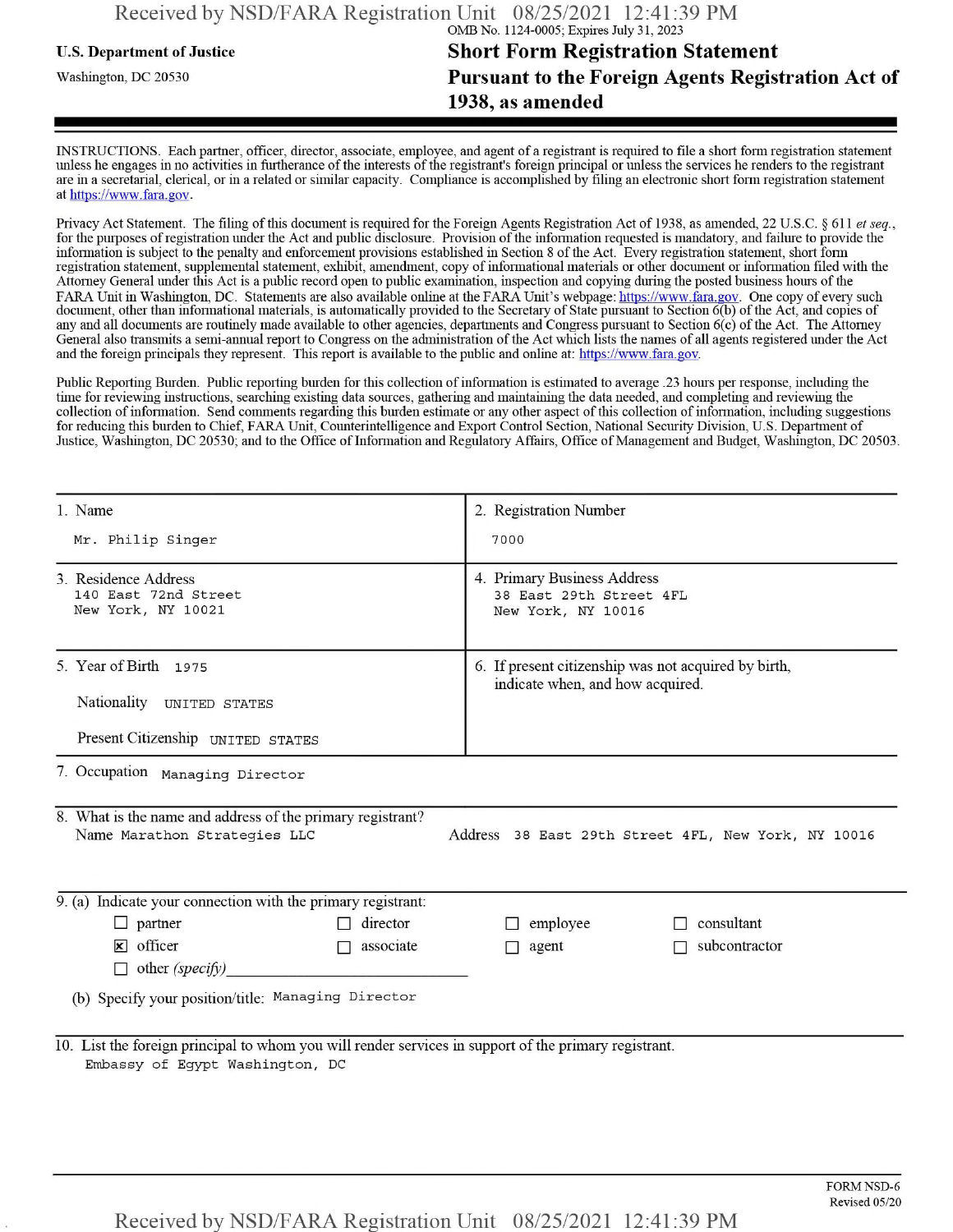| 11. Describe in detail all services which you will render to the foreign principal listed in Item 10 either directly, or<br>through the primary registrant listed in Item 8.                      |                                                                            |                                  |                      |                                                                                                                                                                                                                                                                                                                                                                                                                            |
|---------------------------------------------------------------------------------------------------------------------------------------------------------------------------------------------------|----------------------------------------------------------------------------|----------------------------------|----------------------|----------------------------------------------------------------------------------------------------------------------------------------------------------------------------------------------------------------------------------------------------------------------------------------------------------------------------------------------------------------------------------------------------------------------------|
| Communications and media support                                                                                                                                                                  |                                                                            |                                  |                      |                                                                                                                                                                                                                                                                                                                                                                                                                            |
|                                                                                                                                                                                                   |                                                                            |                                  |                      |                                                                                                                                                                                                                                                                                                                                                                                                                            |
|                                                                                                                                                                                                   |                                                                            |                                  |                      |                                                                                                                                                                                                                                                                                                                                                                                                                            |
| 12. Do any of the above described services include political activity as defined in Section 1(o) of the Act <sup>1</sup> ?                                                                        |                                                                            |                                  |                      |                                                                                                                                                                                                                                                                                                                                                                                                                            |
| $Yes \n  x$                                                                                                                                                                                       | No                                                                         |                                  |                      |                                                                                                                                                                                                                                                                                                                                                                                                                            |
| involving lobbying, promotion, perception management, public relations, economic development, and preparation or<br>dissemination of informational materials.<br>Communications and media support |                                                                            |                                  |                      | If yes, describe separately and in detail such political activity. The response must include, but not be limited to, activities                                                                                                                                                                                                                                                                                            |
|                                                                                                                                                                                                   |                                                                            |                                  |                      |                                                                                                                                                                                                                                                                                                                                                                                                                            |
| 13. The services described in Items 11 and 12 are to be rendered on a                                                                                                                             |                                                                            |                                  |                      |                                                                                                                                                                                                                                                                                                                                                                                                                            |
| $\Box$ full time basis                                                                                                                                                                            |                                                                            | $\Box$ part time basis           |                      | $\mathbf{\times}$ special basis                                                                                                                                                                                                                                                                                                                                                                                            |
| 14. What compensation or thing of value have you received to date or will you receive for the above services?                                                                                     |                                                                            |                                  |                      |                                                                                                                                                                                                                                                                                                                                                                                                                            |
|                                                                                                                                                                                                   |                                                                            |                                  |                      | □ Salary: Amount \$ ___________ per ___________ □ Commission at _______ % of ___________                                                                                                                                                                                                                                                                                                                                   |
|                                                                                                                                                                                                   | Salary: Not based solely on services rendered to the foreign principal(s). |                                  |                      |                                                                                                                                                                                                                                                                                                                                                                                                                            |
| $\Box$ Fee: Amount \$                                                                                                                                                                             |                                                                            |                                  |                      | $\Box$ Other thing of value                                                                                                                                                                                                                                                                                                                                                                                                |
| candidates for any political office?<br>$Yes \Box$                                                                                                                                                | $No \times$                                                                |                                  |                      | and on your own behalf either directly or through any other person, made any contributions of money or other things of value in<br>connection with an election to political office or in connection with any primary election, convention, or caucus held to select                                                                                                                                                        |
| If yes, furnish the following information:                                                                                                                                                        |                                                                            |                                  |                      |                                                                                                                                                                                                                                                                                                                                                                                                                            |
| Date<br>Donor                                                                                                                                                                                     |                                                                            | Political Organization/Candidate | Method               | Amount/Thing of Value                                                                                                                                                                                                                                                                                                                                                                                                      |
|                                                                                                                                                                                                   |                                                                            |                                  |                      |                                                                                                                                                                                                                                                                                                                                                                                                                            |
|                                                                                                                                                                                                   |                                                                            | <b>EXECUTION</b>                 |                      |                                                                                                                                                                                                                                                                                                                                                                                                                            |
| are in their entirety true and accurate to the best of his/her knowledge and belief.                                                                                                              |                                                                            |                                  |                      | In accordance with 28 U.S.C. § 1746, and subject to the penalties of 18 U.S.C. § 1001 and 22 U.S.C. § 618, the undersigned swears or<br>affirms under penalty of perjury that he/she has read the information set forth in this statement filed pursuant to the Foreign Agents<br>Registration Act of 1938, as amended, 22 U.S.C. § 611 et seq., that he/she is familiar with the contents thereof, and that such contents |
| 08/25/2021                                                                                                                                                                                        | Mr. Philip Singer                                                          |                                  | /s/Mr. Philip Singer |                                                                                                                                                                                                                                                                                                                                                                                                                            |

| 08/25/2021<br>Mr. Philip Singer |                     | /s/Mr. Philip Singer                                                                                                                                                       |  |
|---------------------------------|---------------------|----------------------------------------------------------------------------------------------------------------------------------------------------------------------------|--|
| Date                            | <b>Printed Name</b> | Signature                                                                                                                                                                  |  |
|                                 |                     |                                                                                                                                                                            |  |
|                                 |                     | 1 "Political activity," as defined in Section 1(o) of the Act, means any activity which the person engaging in believes will, or that the person intends to, in any way in |  |

1 "Political activity," as defined in Section 1(o) of the Act, means any activity which the person engaging in believes will, or that the person intends to, in any way influence any agency or official of the Government of political party.

Received by NSD/FARA Registration Unit 08/25/2021 12:41:39 PM